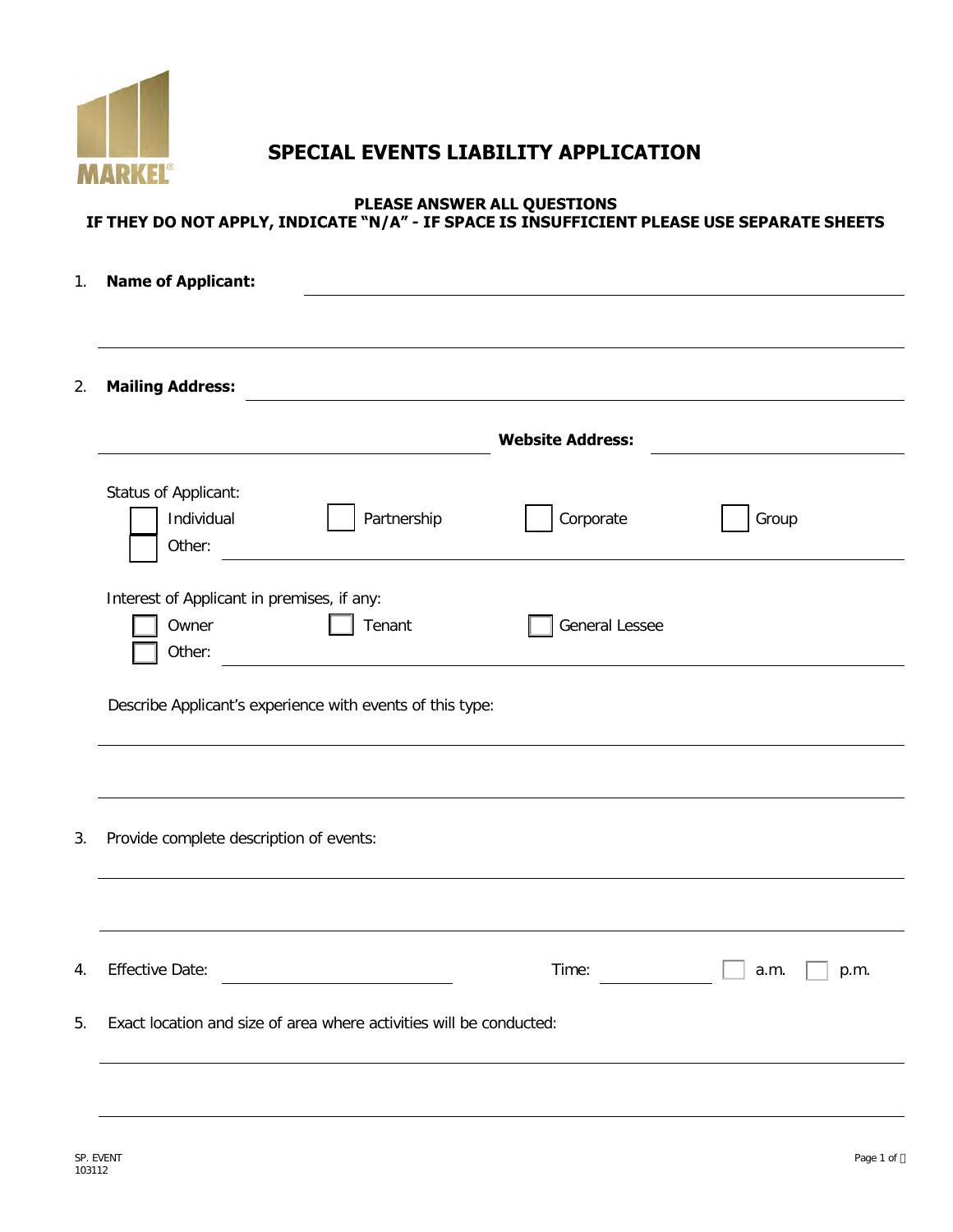| 6.  |    | Estimate amount of:     |                                                                                    |                                                                                                                                                                                                |                |    |  |  |  |
|-----|----|-------------------------|------------------------------------------------------------------------------------|------------------------------------------------------------------------------------------------------------------------------------------------------------------------------------------------|----------------|----|--|--|--|
|     |    | Participants            | Spectators:                                                                        | Employees                                                                                                                                                                                      | Volunteers     |    |  |  |  |
|     |    | Admission               | Payroll                                                                            | Receipts                                                                                                                                                                                       |                |    |  |  |  |
| 7.  |    |                         | Are all employees covered under WSIB?                                              |                                                                                                                                                                                                | Yes            | No |  |  |  |
|     |    |                         | If No, please list numbers by job description and estimated payroll:               |                                                                                                                                                                                                |                |    |  |  |  |
|     |    |                         | <b>Job Description</b>                                                             |                                                                                                                                                                                                | <b>Payroll</b> |    |  |  |  |
|     |    |                         |                                                                                    |                                                                                                                                                                                                |                |    |  |  |  |
|     |    |                         |                                                                                    |                                                                                                                                                                                                |                |    |  |  |  |
|     |    |                         |                                                                                    |                                                                                                                                                                                                |                |    |  |  |  |
|     |    |                         |                                                                                    |                                                                                                                                                                                                |                |    |  |  |  |
|     |    |                         |                                                                                    |                                                                                                                                                                                                |                |    |  |  |  |
|     |    |                         |                                                                                    |                                                                                                                                                                                                |                |    |  |  |  |
|     |    | Total payroll:          |                                                                                    | No. of Employees:                                                                                                                                                                              |                |    |  |  |  |
|     |    |                         |                                                                                    |                                                                                                                                                                                                |                |    |  |  |  |
| 8.  | a) |                         | Has this event been held by Applicant in the past?                                 |                                                                                                                                                                                                | Yes            | No |  |  |  |
|     |    | If Yes, how many years? |                                                                                    |                                                                                                                                                                                                |                |    |  |  |  |
|     |    |                         |                                                                                    |                                                                                                                                                                                                |                |    |  |  |  |
|     | b) |                         | Has any company declined or cancelled any coverage:<br>If so, please give reasons: |                                                                                                                                                                                                | Yes            | No |  |  |  |
|     |    |                         |                                                                                    |                                                                                                                                                                                                |                |    |  |  |  |
|     |    |                         |                                                                                    |                                                                                                                                                                                                |                |    |  |  |  |
|     |    |                         |                                                                                    |                                                                                                                                                                                                |                |    |  |  |  |
|     |    |                         |                                                                                    |                                                                                                                                                                                                |                |    |  |  |  |
| 9.  |    | Previous carrier:       |                                                                                    |                                                                                                                                                                                                |                |    |  |  |  |
|     |    |                         | Please provide copy of previous policy, if available.                              |                                                                                                                                                                                                |                |    |  |  |  |
|     |    |                         |                                                                                    |                                                                                                                                                                                                |                |    |  |  |  |
|     |    | Claims Made?            |                                                                                    |                                                                                                                                                                                                | Yes            | Νo |  |  |  |
|     |    |                         |                                                                                    |                                                                                                                                                                                                |                |    |  |  |  |
| 10. | a) |                         |                                                                                    | If products coverage is desired for food served for concession stands, please indicate kind of food<br>served, by whom and type of concession(s) as well as approximate number of concessions: |                |    |  |  |  |
|     |    |                         |                                                                                    |                                                                                                                                                                                                |                |    |  |  |  |
|     |    |                         |                                                                                    |                                                                                                                                                                                                |                |    |  |  |  |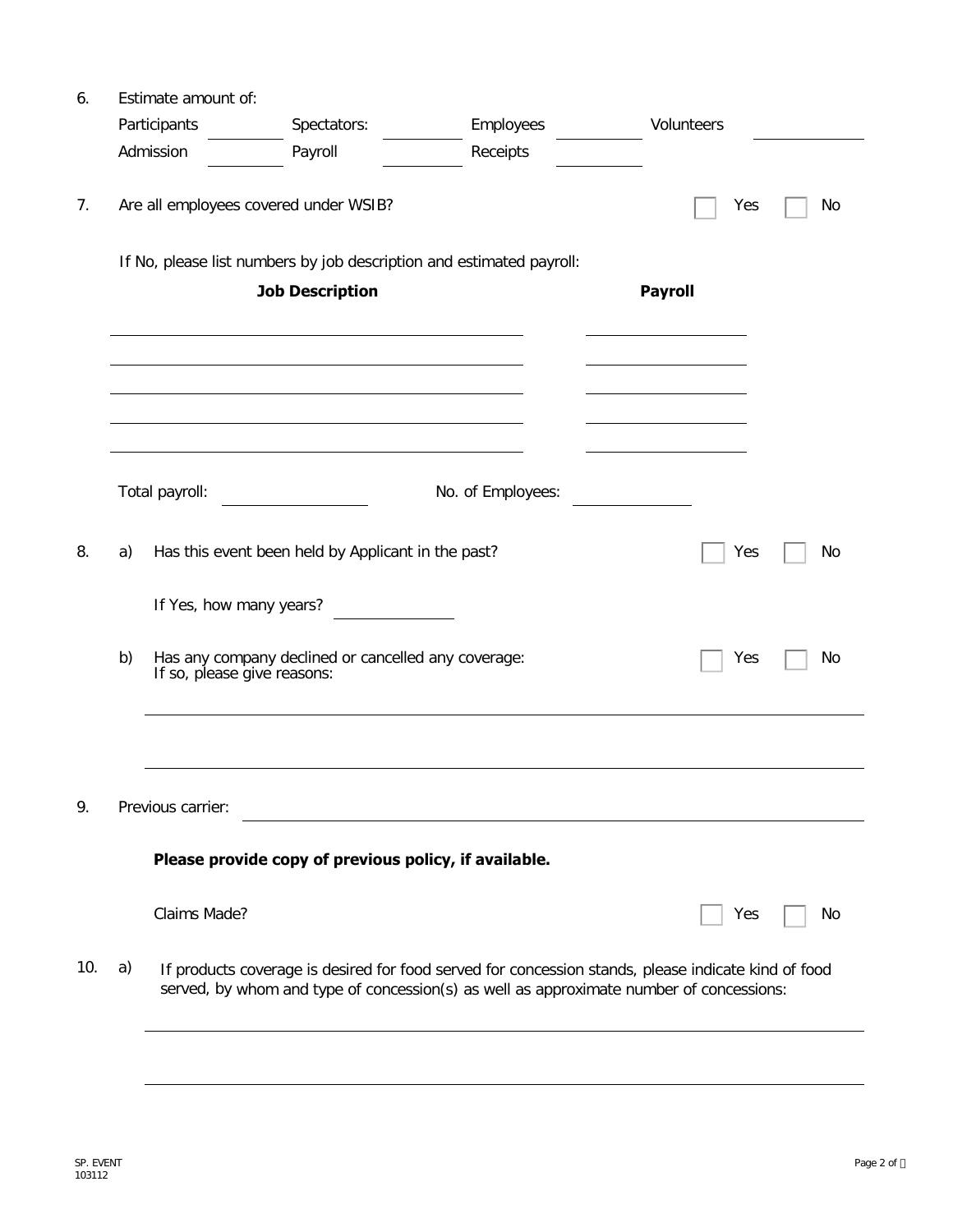|     | b)<br>Any other vendor or trade booths?                                                                                                                                                                       |                                                   |
|-----|---------------------------------------------------------------------------------------------------------------------------------------------------------------------------------------------------------------|---------------------------------------------------|
|     | Are any vendors required to provide a Certificate of Insurance?<br>c)                                                                                                                                         | Yes<br>No                                         |
| 11. | Will alcohol be served at the event?<br>Will it be served by the Applicant?<br>If Yes, are servers trained in a recognized program?<br>If No, will the Insured require evidence of insurance from the server? | Yes<br>No<br>Yes<br>No<br>Yes<br>No.<br>No<br>Yes |
|     | Liability Limits requested:                                                                                                                                                                                   |                                                   |
| 12. | Are there any First Aid facilities on the premises?<br>Describe:                                                                                                                                              | Yes<br>No                                         |
|     |                                                                                                                                                                                                               |                                                   |
| 13. | Will Applicant secure certificate of insurance from owners or operators<br>who stage the event(s) or otherwise operates under contract with the<br>Applicant?                                                 | Yes<br>No                                         |
|     | What Limits of Liability are required by the Applicant?                                                                                                                                                       |                                                   |
|     | Is Applicant required to furnish certificates?<br>To whom?                                                                                                                                                    | Yes<br>No                                         |
| 14. | Are independent contractors used for any operations?<br>If so, please specify receipts and activity:                                                                                                          | Yes<br>No                                         |
|     |                                                                                                                                                                                                               |                                                   |
|     | Is proof of insurance obtained from contractor?<br>If No, please explain:                                                                                                                                     | Yes<br>No                                         |
|     |                                                                                                                                                                                                               |                                                   |
|     | If Yes, please provide what limits they are required to provide:                                                                                                                                              |                                                   |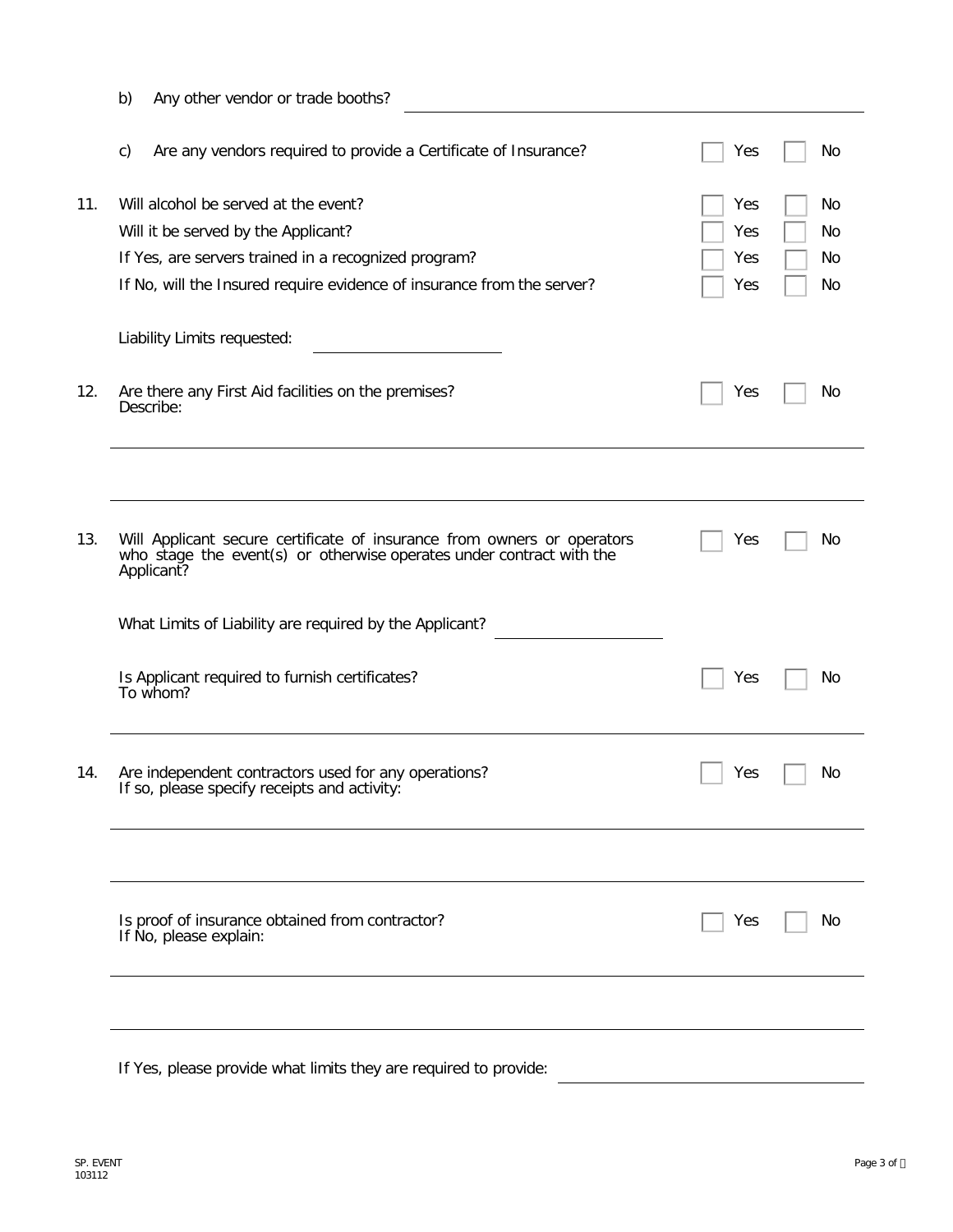| 15. | Does Applicant have any agreements assuming liability?<br>If so, please describe and provide copies: | Yes | No |
|-----|------------------------------------------------------------------------------------------------------|-----|----|
| 16. | Who is responsible for providing security?<br>Describe supervision:                                  | Yes | No |
|     | If an outside security firm, is Certificate of Insurance required?                                   | Yes | No |
| 17. | Does Applicant provide parking area?                                                                 | Yes | No |
|     | Attendants?                                                                                          | Yes | No |
| 18. | If event is held within buildings, are premises designed for such use?                               |     |    |
|     |                                                                                                      |     |    |
|     | What is construction of building?                                                                    |     |    |
|     | General condition?                                                                                   |     |    |
|     | Is panic hardware used on all exits?                                                                 | Yes | No |
|     | Is building designed for such usages? Describe building in detail under remarks.                     | Yes | No |
| 19. | Will any bleachers be used?<br>If so, designate number of bleacher units and capacity of each:       | Yes | No |
|     |                                                                                                      |     |    |
|     | Are they all wood, all steel or a combination of wood and steel?                                     |     |    |
|     | If not, please describe the type of seating provided.                                                |     |    |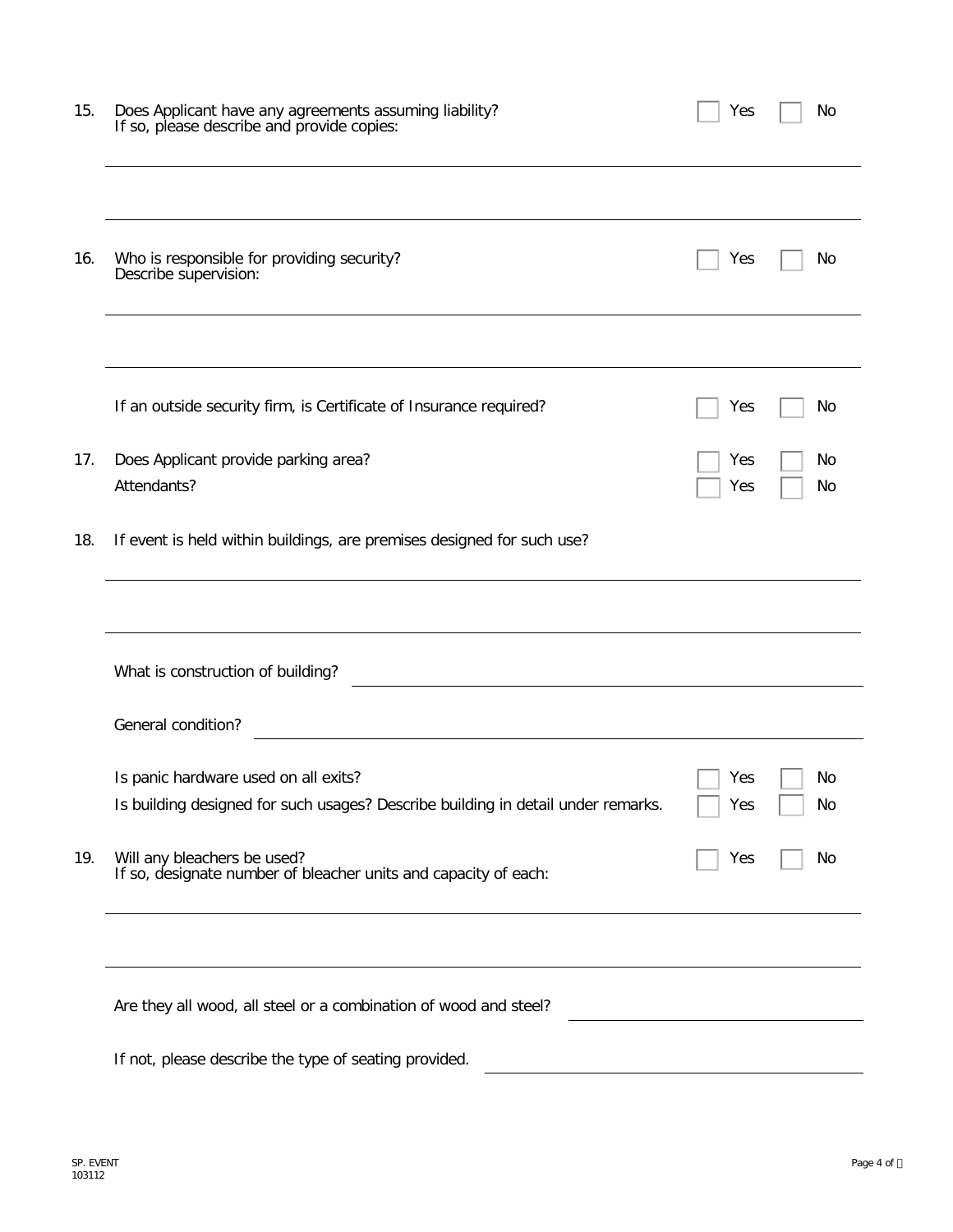| 20. | Is applicant providing any overnight camping facilities or other<br>accommodation?<br>If Yes, please describe:                                                              | Yes             | No  |
|-----|-----------------------------------------------------------------------------------------------------------------------------------------------------------------------------|-----------------|-----|
| 21. | Does the event involve a Parade?<br>Number of Units in Parade (a Marching Band, a Float, a Car carrying<br>Personalities etc., is considered as one unit) Describe:         | Yes             | No  |
|     | Length of Parade in Blocks:<br>Estimated number of Spectators at Parade:                                                                                                    | Length in Time: |     |
| 22. | If fireworks are a part of program, give complete description of display:                                                                                                   |                 |     |
|     |                                                                                                                                                                             |                 |     |
|     | Distance to Public:<br>Distance to nearest buildings:                                                                                                                       |                 |     |
|     | Distance to nearest auto parking area:                                                                                                                                      |                 |     |
|     | Who will set off fireworks?<br>Length of display:                                                                                                                           |                 |     |
|     | Under whose direction will fireworks be set off?                                                                                                                            |                 |     |
|     | Will area be checked later for unexploded fireworks?                                                                                                                        | Yes             | No. |
| 23. | If a rodeo, horse show or similar type exhibition, are fences barricades and<br>pens adequate to confine animals?<br>Describe as to height, construction, conditions, etc.: | Yes             | No  |
|     |                                                                                                                                                                             |                 |     |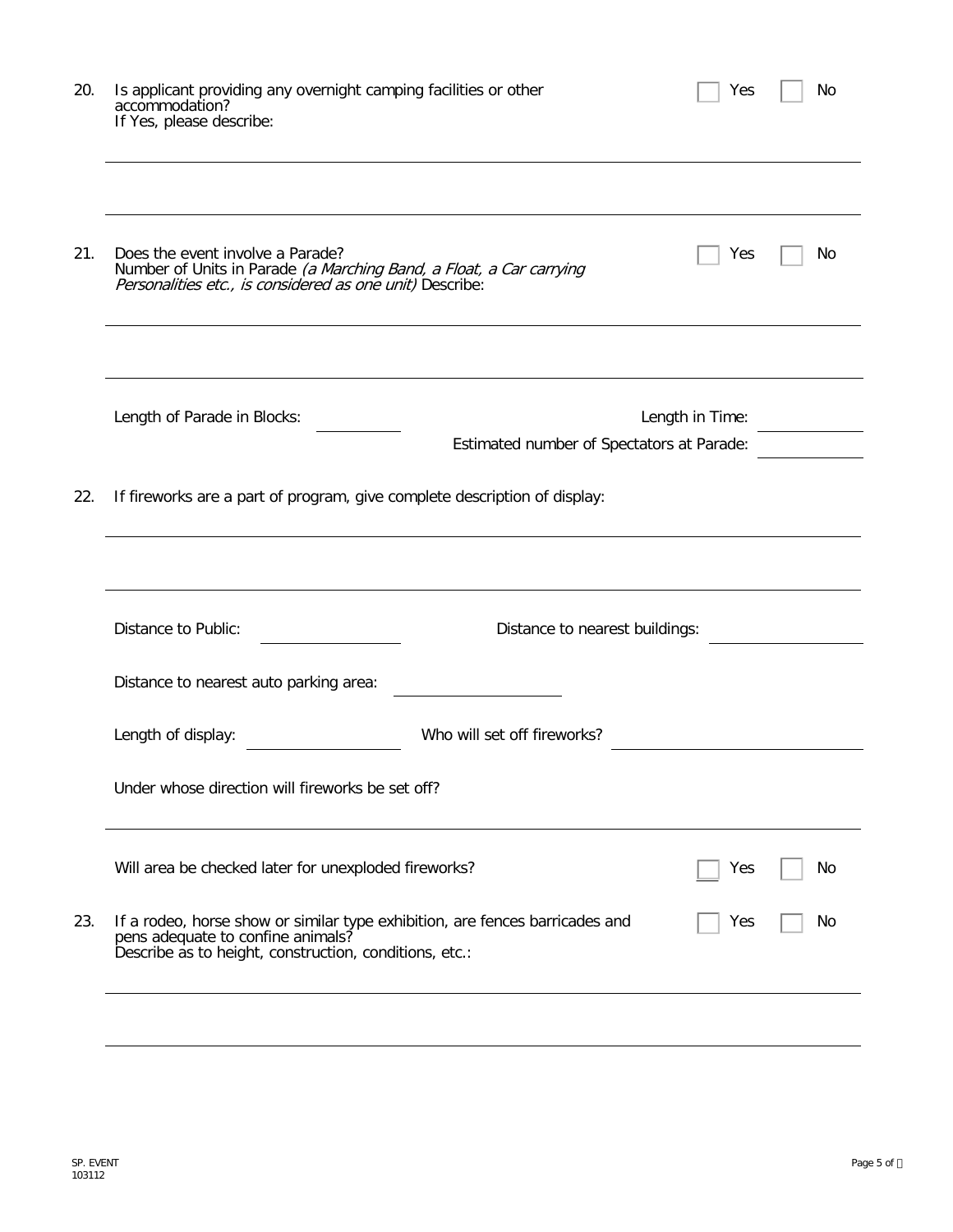| Are fencing, corrals, etc. permanent installations?<br>If not permanent, who provides and maintains this equipment: | $\Box$ Yes $\Box$ No |  |
|---------------------------------------------------------------------------------------------------------------------|----------------------|--|
|                                                                                                                     |                      |  |

24. General remarks (describe any unusual exposures):

#### 25. **Claims History:**

Include total costs from ground up for each claim, including defense costs and deductible. Include loss experience of companies or organizations which have been taken over or merged with your company or organization.

|         |                       |                                                                              |            | <b>AMOUNT</b>                |         |                   |                   |               |
|---------|-----------------------|------------------------------------------------------------------------------|------------|------------------------------|---------|-------------------|-------------------|---------------|
|         | Date of               | <b>Describe Occurrence</b>                                                   |            | <b>Reserve</b>               | Paid    | <b>Expenses</b>   | <b>Deductible</b> | <b>Status</b> |
|         | <b>Occurrence</b>     | <b>And Injury or Damage</b>                                                  |            |                              |         |                   |                   |               |
|         |                       |                                                                              |            |                              |         |                   |                   |               |
|         |                       |                                                                              |            |                              |         |                   |                   |               |
|         |                       |                                                                              |            |                              |         |                   |                   |               |
|         |                       |                                                                              |            |                              |         |                   |                   |               |
|         |                       |                                                                              |            |                              |         |                   |                   |               |
|         |                       |                                                                              |            |                              |         |                   |                   |               |
|         |                       | Are you aware of any other incidents which may result in claims against you? |            |                              |         |                   | Yes               | No            |
|         |                       |                                                                              |            |                              |         |                   |                   |               |
|         | If Yes, give details: |                                                                              |            |                              |         |                   |                   |               |
|         |                       |                                                                              |            |                              |         |                   |                   |               |
| $2^*$ . |                       | <b>Non-Owned Automobile</b>                                                  |            |                              |         |                   |                   |               |
|         |                       |                                                                              |            |                              |         |                   |                   |               |
|         |                       | Number of employees using their cars on company business:                    |            |                              |         | Regularly         | Occasionally      |               |
|         |                       | Estimated annual cost of:                                                    |            |                              |         |                   |                   |               |
|         | hired cars            |                                                                              |            | cars operated under contract |         |                   |                   |               |
|         |                       |                                                                              |            |                              |         |                   |                   |               |
| $2+$ .  |                       | <b>Accident Prevention and First Aid</b>                                     |            |                              |         |                   |                   |               |
|         | First Aid Post:       |                                                                              |            |                              |         |                   |                   |               |
|         |                       |                                                                              |            |                              |         |                   |                   |               |
|         | Doctors:              | Full Time:                                                                   | Part Time: |                              | Nurses: | <b>Full Time:</b> | Part Time:        |               |
|         |                       |                                                                              |            |                              |         |                   |                   |               |
|         |                       | Fire alarm - other warning systems:                                          |            |                              |         |                   |                   |               |
|         |                       |                                                                              |            |                              |         |                   |                   |               |
|         |                       | Is there a security officer or are there loss prevention engineers employed? |            |                              |         |                   | Yes               | No            |
|         |                       |                                                                              |            |                              |         |                   |                   |               |